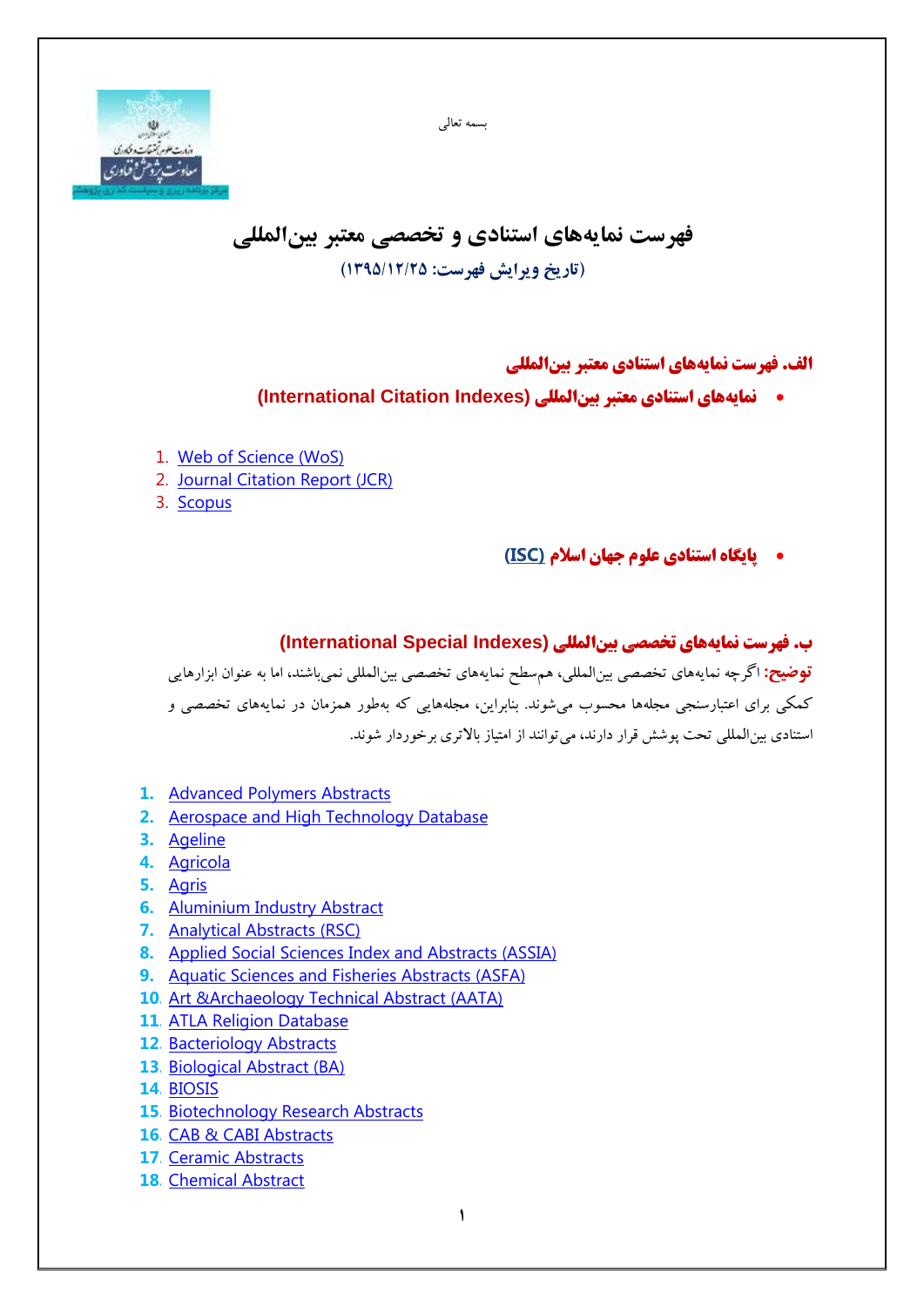- **19.** [Chemical Engineering and Biotechnology Abstracts \(CEABA\)](http://www.proquest.com/products-services/ProQuest-Dialog.html)
- **20.** [Civil Engineering Abstracts \(CEA\)](http://search.proquest.com/civilengineering?accountid=27303)
- **21.** [Computer and Information System Abstracts](http://search.proquest.com/computerinfo)
- **22.** [Crop Science Database](http://www.cabi.org/publishing-products/online-information-resources/crop-science-database/)
- **23.** [Current Index to Statistics](https://www.statindex.org/)
- **24.** [Derwent Innovation Index](https://sub3.webofknowledge.com/error/Error?PathInfo=%2F&Alias=WOK5&Domain=.webofknowledge.com&Src=IP&RouterURL=https%3A%2F%2Fwww.webofknowledge.com%2F&Error=IPError)
- **25.** [Design and Applied Arts Index \(DAAI\)](http://www.proquest.com/products-services/daai-set-c.html)
- **26.** [Documents in information Science](http://eprints.rclis.org/5606/) (DoIS)
- **27.** [Earthquake Engineering Abstracts](http://search.proquest.com/earthquake) (EEA)
- **28.** [Ecology Abstracts](http://www.journals.elsevier.com/ecological-abstracts/)
- **29.** [Econlit](http://www.ebscohost.com/ACADEMIC/econlit)
- **30.** [Education Resources Information Center](http://eric.ed.gov/) (ERIC)
- **31.** [Educational Research Abstracts \(ERA\)](http://www.tandfonline.com/db/era#.VMjnICx5et8)
- **32.** [Educational Technology Abstracts](http://taylorandfrancisgroup.com/)
- **33.** [EMBASE](http://www.elsevier.com/online-tools/embase)
- **34.** [Engineered Materials Abstracts](http://search.proquest.com/engineeringmaterialsabstracts)
- **35.** [Engineering Village](http://www.engineeringvillage.com/home.url?acw=&utt=)
- **36.** [Environment Index](http://www.ebscohost.com/ACADEMIC/environment-index)
- **37.** [Environmental Engineering Abstracts](http://search.proquest.com/environmentalengabstracts)
- **38.** [Environmental Science Database](http://www.proquest.com/products-services/environmental_sci.html)
- **39.** [Environmental Sciences & Pollution Management \(ESPM\)](http://search.proquest.com/espm/advanced?accountid=14505)
- **40.** [E-Prints in Library & Information Science \(E-LIS\)](http://eprints.rclis.org/)
- **41.** [Family Index](http://www.familyindex.net/)
- **42.** [Food Science and Technology Abstracts](http://www.ifis.org/fsta/) (FSTA)
- **43.** [GeoRef](https://www.americangeosciences.org/georef/about-georef-database)
- **44.** [Health and Safety Sciences Abstracts](http://search.proquest.com/healthsafetyabstracts)
- **45.** [Index Islamicus](http://www.proquest.com/products-services/islamicus-set-c.html)
- **46.** [Index to Christian Art](http://ica.princeton.edu/)
- **47.** [INSPEC](http://thomsonreuters.com/inspec/)
- **48.** [International CONstruction Database \(ICONDA\)](http://ovidsupport.custhelp.com/app/answers/detail/a_id/1873/~/list-of-journals-indexed-in-the-iconda-database)
- **49.** [International Index to Music Periodicals \(IIMP\)](http://www.proquest.com/products-services/iimp.html)
- **50.** [International Nuclear Information System \(INIS Database\)](http://www.iaea.org/inis/site-index/index.html)
- **51.** [International Pharmecutical](http://www.proquest.com/products-services/ipa-set-c.html) Abstracts (IPA)
- **52.** [Lexis-Nexis](http://www.lexisnexis.com/en-us/gateway.page)
- **53.** [Library Literature and Information Science](http://www.ebscohost.com/academic/library-literature-information-science-index)
- **54.** [Linguistics & Language Behavior Abstracts \(LLBA\)](http://proquest.libguides.com/llba)
- **55.** [LISA](http://www.proquest.com/products-services/lisa-set-c.html)
- **56.** [LISTA](http://web.a.ebscohost.com/ehost/search/basic?sid=ee2468e8-60a4-45d0-88b0-a9da1a46aba4%40sessionmgr4005&vid=1&hid=4106)
- **57.** [MathSci.net](http://www.ams.org/mathscinet/)
- **58.** [Mechanical & Transportation Engineering Abstracts](http://search.proquest.com/mteabstracts)
- **59.** [Mechanical Engineering Abstracts](http://search.proquest.com/mechanicalengineeringabs/)
- **60.** [MEDLINE](http://www.ncbi.nlm.nih.gov/pubmed)
- **61.** [Merck Index](https://www.rsc.org/merck-index)
- **62.** [Metal Abstracts, Metals Abstracts Index and Alloys index \(METADEX\)](http://search.proquest.com/metadex/advanced?accountid=14826)
- **63.** [Meteorological and Geoastrophysical Abstracts](http://search.proquest.com/mga/advanced/)
- **64.** [Modern Language Association \(MLA\) International Bibliography](https://www.mla.org/Publications/MLA-International-Bibliography/About-the-MLA-International-Bibliography)
- **65.** [Music Index](http://www.ebscohost.com/academic/music-index)